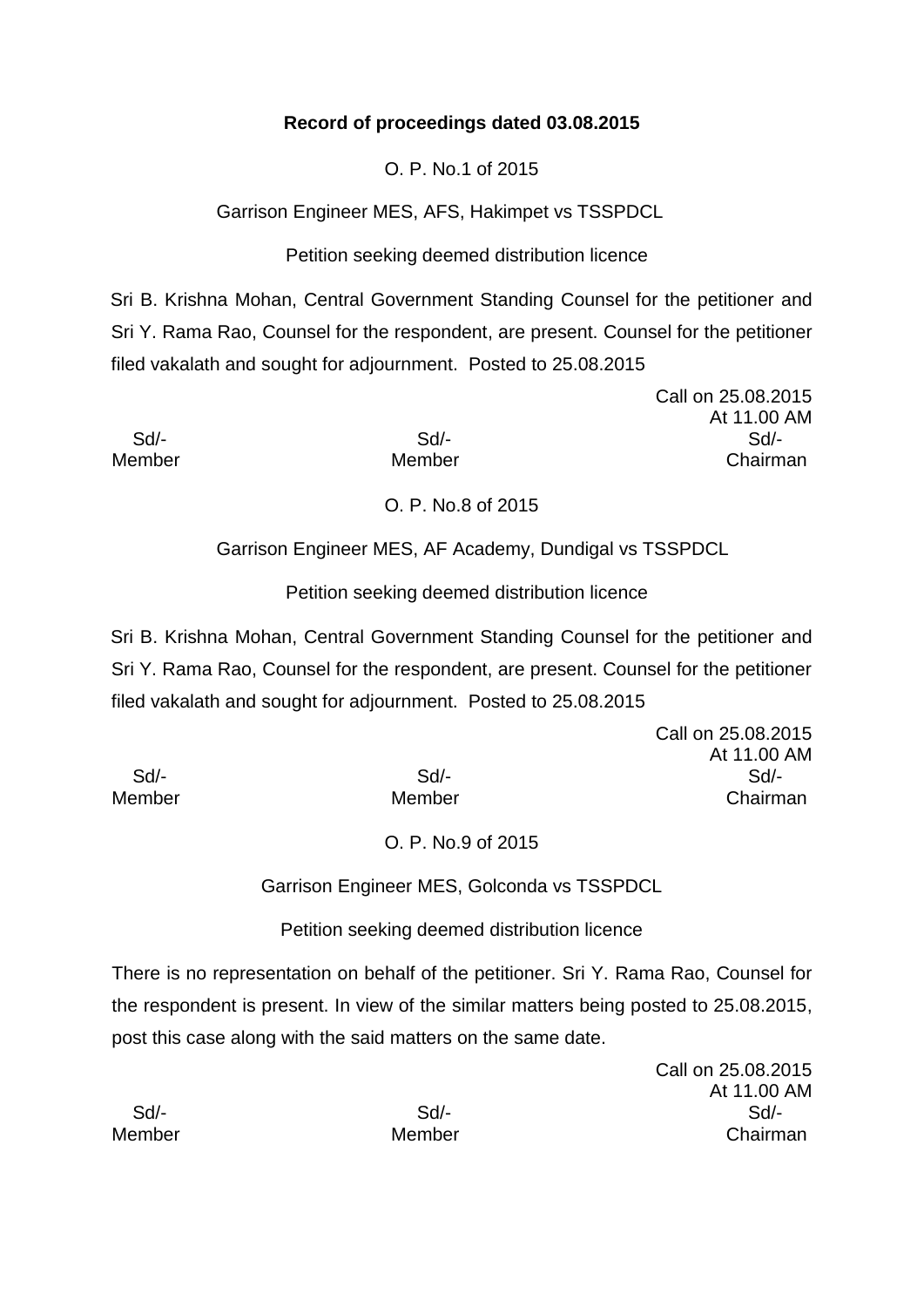### O. P. No. 2 of 2015

#### M/s. ITC Limited vs TSLDC

Petition filed seeking accreditation to the petitioner's renewable energy project

Sri N.Alagiri, Senior Manager (Projects) on behalf of the petitioner and Sri Y. Rama Rao, Counsel for the respondent, are present. Since the issue is similar, call along with O. P. No. 7 of 2015, posted to 04.08.2015.

Call on 04.08.2015 At 11.00 AM Sd/- Sd/- Sd/- Member Member Member Chairman

O. P. No. 3 of 2015

M/s. Geo Syndicate Power Private Ltd vs TSNPDCL

Commission by order dated 22.03.2005 determined bulk supply tariff, transmission charges, SLDC charges (Common Order in OP Nos. 30 to 34 of 2004)

Sri B. Krishna Reddy, Counsel for the petitioner and Sri Y. Rama Rao, Counsel for the respondent, are present. Sri Varun, CMD on behalf of the petitioner made a detailed presentation on the working of the Geo thermal project. Commission directed the petitioner to make to presentation to DISCOM officials on the working of the project. Commission asked the DISCOM officials to look into the viability of the project especially from the technological stand point and place its views before the Commission by 25.08.2015 without fail, with a copy to the petitioner. Accordingly, adjourned.

Call on 25.08.2015 At 11.00 AM Sd/- Sd/- Sd/- Member Member Chairman

O. P. No. 10 of 2015

M/s. Sundew Properties Ltd vs TSSPDCL

Petition seeking deemed distribution licence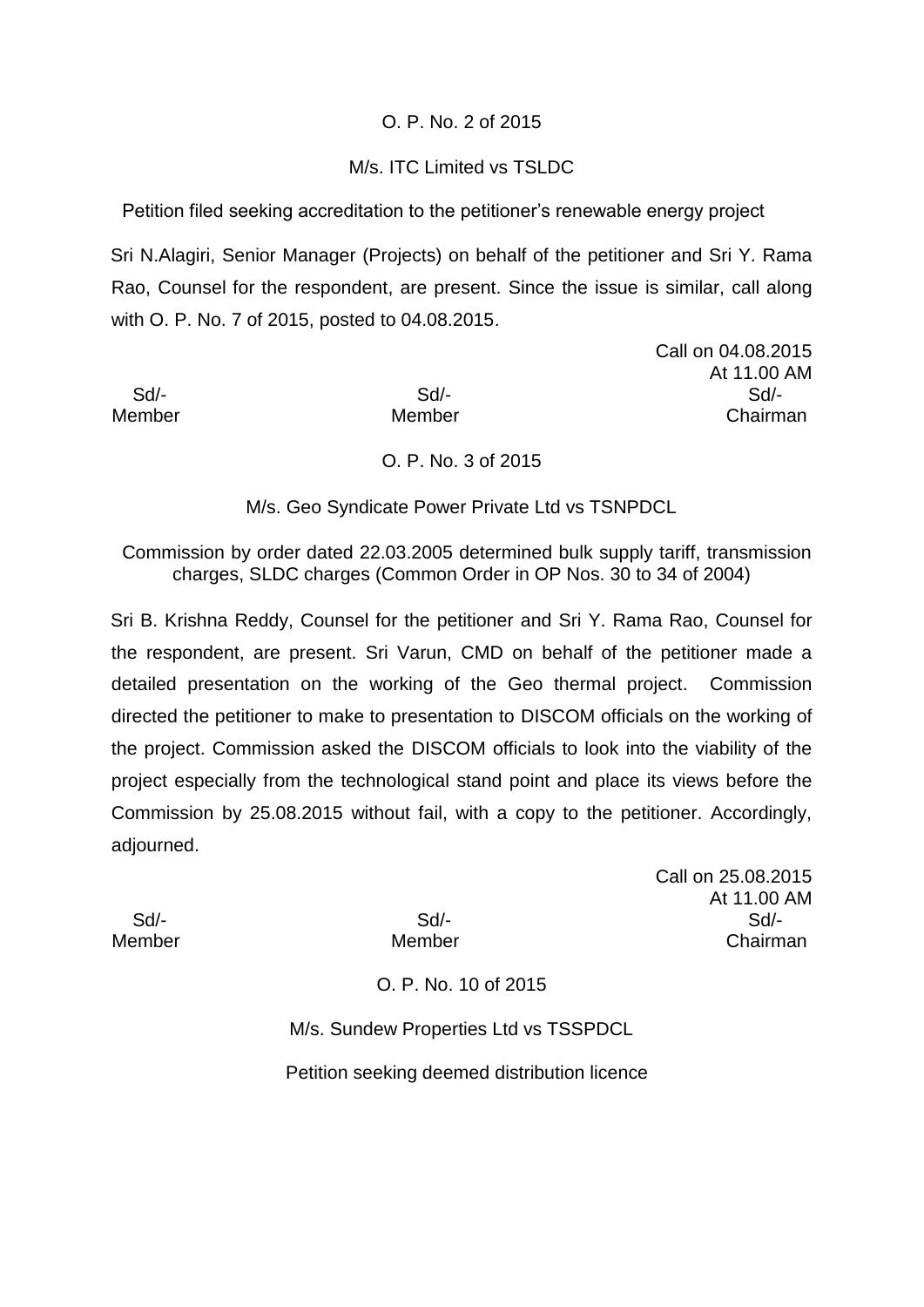Sri P. Sri Raghuram, Senior Counsel along with Sri P. Sri Ram, Counsel for the petitioner and Sri Y. Rama Rao, Counsel for the respondent, are present. Heard the counsel in part, adjourned at the request of the parties

Call on 25.08.2015 At 11.00 AM Sd/- Sd/- Sd/- Member Member Chairman

### O. P. No. 39 of 2015

#### M/s. Reliance Infrastructure Ltd vs DISCOMS & APPCC

Petition filed seeking to restrain the Discoms from deducting from the monthly bills amounts towards deemed generation

Sri Abhinay, Advocate on behalf of Sri P. Vikram, Counsel for the petitioner and Sri Y. Rama Rao, Counsel for the respondents, are present. Since the senior counsel for the petitioner could not attend due to personal inconvenience, adjourned to 25.08.2015 and the same was acceded to by counsel for the respondents.

|               |        | Call on 25.08.2015 |
|---------------|--------|--------------------|
|               |        | At 11.00 AM        |
| Sd/-          | $Sd$ - | Sd/-               |
| <b>Member</b> | Member | Chairman           |

#### O. P. No. 44 of 2015 & I. A. No. 9 of 2015

DISCOMS & APPCC vs M/s. Reliance Infrastructure Ltd Petition filed for deletion of alternate fuel clause

Sri Y. Rama Rao, Counsel for the petitioners, Sri Abhinay, Advocate on behalf of Sri P. Vikram Counsel for the respondents, are present. Since the senior counsel for the respondent could not attend due to personal inconvenience, adjourned to 25.08.2015 and the same was acceded to by counsel for the petitioner's.

|        |        | Call on 25.08.2015 |
|--------|--------|--------------------|
|        |        | At 11.00 AM        |
| Sd     | $Sd$ - | $Sd$ -             |
| Member | Member | Chairman           |
|        |        |                    |

O. P. No. 58 of 2015 & I. A. No. 12 of 2015

M/s. Reliance Infrastructure Ltd vs DISCOMS & APPCC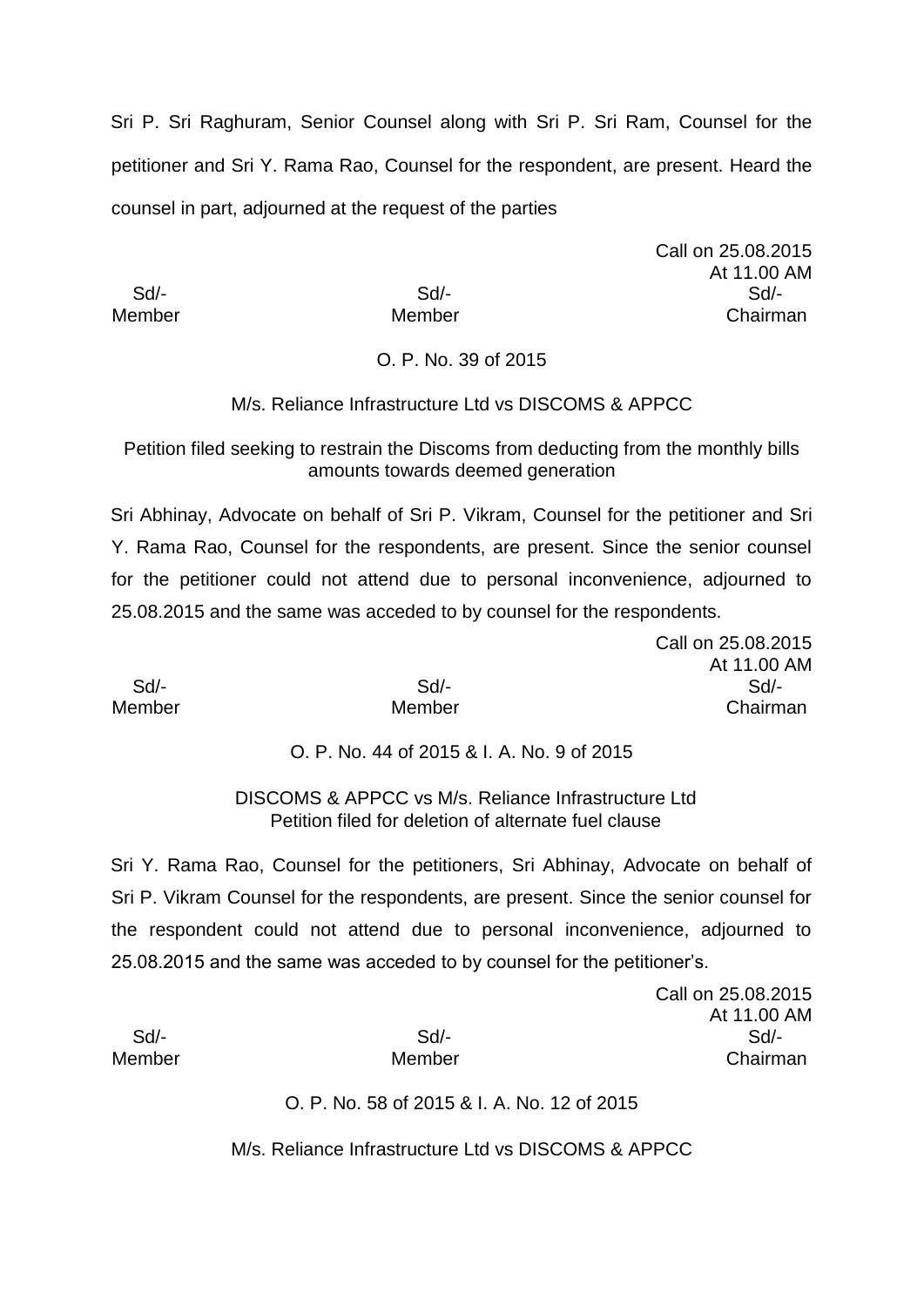### Petition filed seeking declaration that HSD is alternate fuel and refund the unauthorised deduction of amounts

Sri Abhinay, Advocate on behalf of Sri P.Vikram, Counsel for the petitioner, Sri Y. Rama Rao, Counsel for the respondents, are present. Since the senior counsel for the petitioner could not attend due to personal inconvenience, adjourned to 25.08.2015 and the same was acceded to by counsel for the respondents.

Call on 25.08.2015 At 11.00 AM Sd/- Sd/- Sd/- Member Member Member Chairman

### O.P.No. 83 of 2015

M/s. Lanco Kondapalli Power Ltd vs TSPCC, TSSPDCL & TSNPDCL

Petition seeking to question of non-payment of supplementary bills

Sri K. Koutilya, Advocate for Challa Gunaranjan, Counsel for the petitioner and Sri Y. Rama Rao, Counsel for the respondents are present. Counsel for the respondents is directed to file the counter affidavit of the respondents positively with a copy marked to counsel for the petitioner. Accordingly, adjourned.

|        | Call on 08.09.2015 |
|--------|--------------------|
|        | At 11.00 AM        |
| Sd     | Sd                 |
| Member | Chairman           |
|        |                    |

#### O. P. No. 86 of 2015

Indian Wind Power Association vs. TSTRANSCO, TSDISCOMS & TGNREDCL

Petition filed for refixation of several factors that form part of the tariff

Sri V. Sailendra, Convenor of the petitioners Association and Sri Y. Rama Rao, Counsel for the respondents are present. Due to personal inconvenience of the counsel for the petitioner, he could not attend the hearing. Adjourned.

Call on 25.08.2015 At 11.00 AM Sd/- Sd/- Sd/- Member Member Chairman